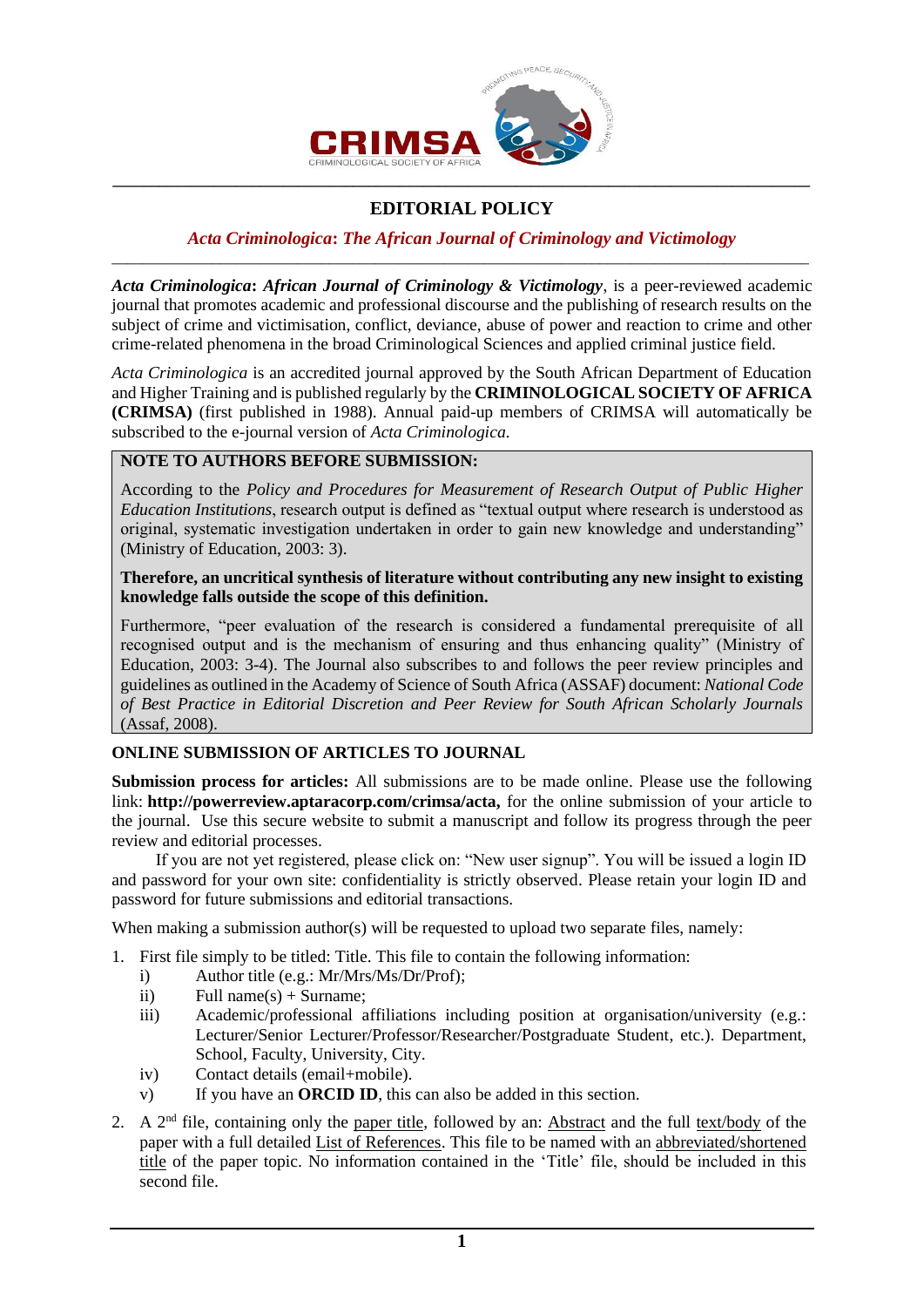- 3. Please ensure that both files have had all embedded personal (author) identification information removed. This can be done by: Going to the tab: '*File*'. Scroll down index to and click on: '*Info*'. Go to: '*Inspect document*'. Click on: '*Check for issues*' (to check for hidden/embedded properties/information & author's name). Click on: '*Inspect document*' and click on: '*Inspect*'. Tick all 'boxes' in list and click again in box: '*Inspect*'. 2nd ticked box ('*Documents Properties and Personal Information*') click on button: '*Remove all'* and close (then you can save the file and proceed to making a submission online).
- 4. Both files must be in MSWord (see document: *Guidelines for Authors: Technical and formatting (article structure) requirements* for additional technical formatting requirements).

Enquiries pertaining to *Acta Criminologica* that cannot be addressed through the online system should be directed to:

## **The Editor-in-Chief:** Prof Lillian Artz

Email: Lillian.Artz@uct.ac.za and cc: EditorActaCriminologica@gmail.com

Please ensure that, as author of the submitted article, you have complied fully with all the requirements, instructions and guidelines in the three documents (as per the CRIMSA website) titled: i) *Editorial Policy;* ii) *Guidelines for Authors (Referencing Style);* and iii) *Guidelines for Authors (Technical and Formatting (Article Structure) Requirements).*

## **SUBMITTING AN ARTICLE FOR PEER REVIEW**

#### **1. Submitting a manuscript:**

An article contribution to the journal will only be considered provided:

- a) It has been edited and is ready for processing, namely: been language edited; stylistically polished and carefully proofread; accurately follows the referencing guidelines; and has been technically formatted as per journal requirements – all outlined in the three website documents listed above.
- b) In submitting an article, author(s) acknowledge that it is their own original work and that all content sourced from other authors and/or publications have been fully acknowledged and referenced (cited) according to the *Guidelines for Authors* document.
- c) The contribution follows the journal style, referencing technique, technical format and been language edited. Submissions not in compliance with the guideline documents (as listed above) will be returned to author(s) for correction and re-submission before being sent out for refereeing.

## **2. The Editorial Team:**

The Journal subscribes to and follows the peer review principles and guidelines as outlined in the Academy of Science of South Africa (ASSAF) document: *National Code of Best Practice in Editorial Discretion and Peer Review for South African Scholarly Journals* (ASSAF, 2008). Accordingly, the Editorial Team will carefully examine submitted article manuscripts with a view to:

- a) the selection of appropriate peer reviewers (who should be scholars who have not previously copublished extensively with the author(s); who are for this and other reasons free of known bias in relation to the subject matter, the author(s) and/or their institutions; and who can cover, from a position of authority and peer expertise, the topic(s) dealt with in the article concerned. In other words, they are recognised experts in a specific specialist field in the disciplines served by this journal.
- b) will submit manuscripts to referees (in a double-blind review process) for evaluation and may alter or amend the manuscript in the interests of stylistic consistency, grammatical correctness or coherence.
- c) ensure that the refereeing process is always anonymous, and the identity of referees remain confidential.

## **3. Acceptance, rejection and processing of a submitted manuscript:**

a) It remains the prerogative of the editors to accept or reject for publication any submission and their decisions are final. They will not enter into any debate or correspondence regarding any decision made.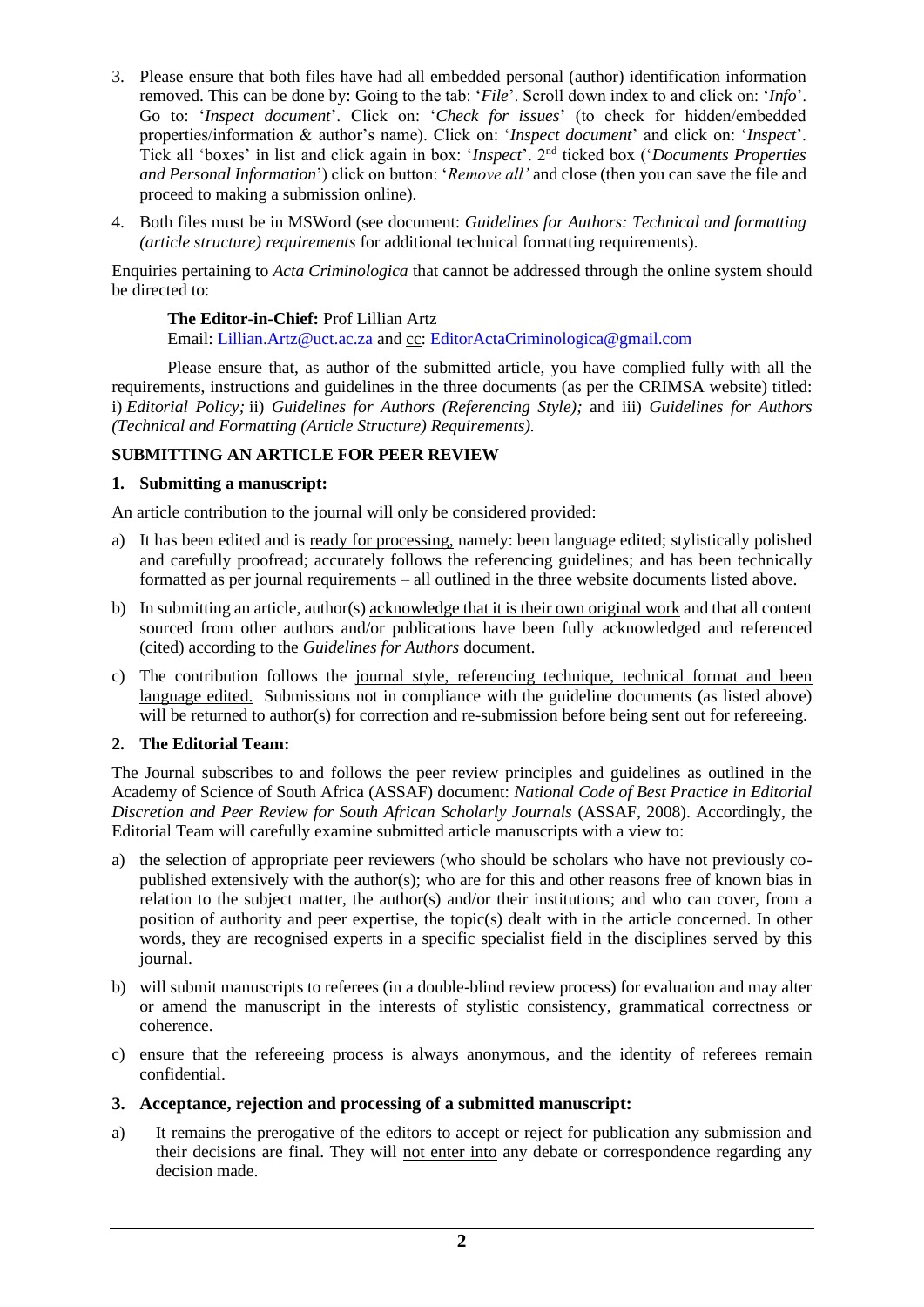- b) Evaluators agreeing to referee articles are requested to provide, where possible, critical and constructive feedback on the work of their peers. They are requested to make a recommendation based on the following:
	- Accept for publication in its present form;
	- Accept with minor revisions as indicated; or
	- Resubmit with major revisions in accordance with critical and constructive feedback provided;
	- Reject (unlikely to be accepted even after revision). In this instance, it would be senseless to provide feedback and the decision of the editors would be final.

Apart from scientific shortcomings or inconsistencies, the following evaluative criteria are considered:

- The theme is academically significant (timely, important, in need of addressing);
- The theme contributes to an existing (professional) body of knowledge (knowledge useful);
- Author(s)' goals and objectives are clearly stated;
- The article addresses (unpacks) themes logically, consistently and convincingly;
- The article demonstrates an adequate understanding of the literature in the field;
- The research design is built on adequate understanding, evidence, informational input;
- The interpretative potential of the data/information has been realised;
- The article demonstrates a critical self-awareness of the author's own perspectives and interests;
- Holistically, the article is properly integrated and clearly expresses its case measured against the technical language of the field (theory, data and critical perspectives are well structured and the presentation is clear);
- Conclusions are clearly stated and adequately tie together the elements of the article;
- The standard of writing (including spelling and grammar) is satisfactory;
- Sources consulted are sufficiently acknowledged in the text (and full detailed listing included in a List of References) and consistently cited to:
	- supply academically sound evidence on which the author's observations, statements, and/or conclusions are based;
	- enable readers to consult original sources themselves (precisely stating where and/or under which circumstances); and
	- acknowledge the authors (source) from whom information was taken.
- c) Articles will be scrutinised and checked for bibliographic references and any proven evidence of plagiarism (including self-plagiarism where more than one-third of previously published work by the author(s) is being used in the author(s)' submitted article) will result in non-publication.
- d) The authors bear full responsibility for the accuracy of the factual content of their contributions and indemnify CRIMSA or its agent against any loss, damage, cost, liability or expense, including legal and professional fees arising out of legal action against the CRIMINOLOGICAL SOCIETY OF AFRICA (CRIMSA) or its agent with reference to actual or alleged infringement of copyright or the intellectual property rights of any natural or legal person. Copyright of all published material is vested in CRIMSA.
- e) The views and opinions expressed by the authors are not necessarily those of the editor(s) or CRIMSA and do not necessarily reflect the policies or views of CRIMSA. Authors are solely responsible for the content of their articles.

# **PUBLICATION DIVERSIFICATION**

Multiple articles submitted from one institution need to conform to the 2017 publications policy of the Department of Higher Education & Training for accredited journals which is encapsulated in the journal's editorial policy (which is available on the CRIMSA website). This policy, inter alia, states that:

"In March 2017, the DHET instituted the following rule: (5.10(c)): *At least 75% of contributions published in the journal must emanate from multiple institutions.*"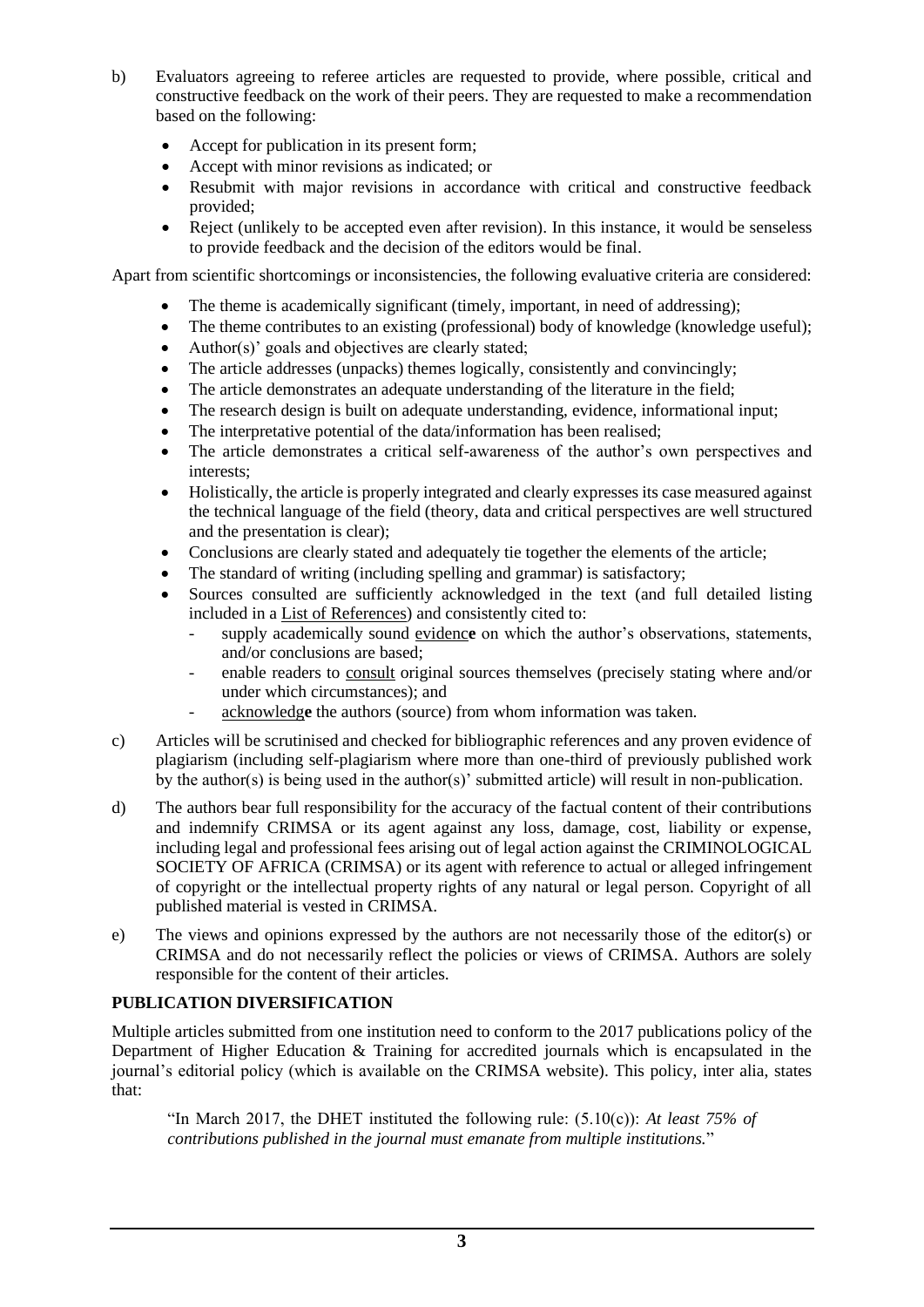In other words, only 25 percent of articles accepted for publication may be from one university/organisation. Accordingly, multiple submissions from the same university/institution are placed in a queue according to date received and only 25 percent of those articles (different authors) will be accepted in a specific edition of the journal, and so a specific university's queued submitted articles will be processed and apportioned accordingly into regular and special editions in line with the DHET's *25 Percent Rule*.

Against the background of the DHET criteria, the need for the journal to ensure a diversity of publications (institutional, author and disciplinary diversity), and to increase opportunities for emerging and other researchers, the practice of submitting multiple papers per annum will no longer be accepted. During 2018 the Editorial Team saw fit to make changes to the journal's *Editorial Policy,* by adding specific new submission criteria, namely:

#### *"Acta Criminologica* **will not be accepting multiple submissions from the same author(s) within any given publication year".**

The Journal will therefore, as from 15 October 2018, limit the number of articles submitted in any one publication year to:

a) One (1) sole-authored paper; or

b) Two (2) co-authored papers, *per annum*.

In other words, the submission(s) should not add up to more than one Publication Subsidy Unit per author per annum as per DHET policy document on research outputs.

However, there is a caveat to the above new guidelines on number of papers submitted by one author (or co-authors) per annum, in that if a submitted article has been accepted for publication a new submission may be made but again on the understanding that such submission will be placed in the review system for processing only in the following publication year.

#### **ARTICLE PROCESSING FEES**

1. A publication and production (page) processing fee (language editing; technical formatting; copyediting; printing; hardcopy mailing; and website maintenance costs) will be levied at the discretion of the editors for every article published in the Journal.

*\*\* NGOs, unaffiliated authors, international scholars who do not have access to research grants to fund expenses of this nature, may be exempted.* 

The current publication processing fees are the following:

| <b>Paid-up CRIMSA members:</b> | <b>R3 000</b> |
|--------------------------------|---------------|
| Non-members:                   | <b>R3 500</b> |

**Note: The annual membership form for CRIMSA (membership includes subscription to the ejournal format of the journal (authors and deposit institutions will receive hardcopies) can be downloaded from the CRIMSA website at: [www.crimsa.ac.za.](http://www.crimsa.ac.za/)**

- 2. Where substantial changes are deemed necessary, contributions may be referred back to the authors for finalisation. Alternatively, where articles exceeding the prescribed length are accepted for publication, an additional fee of **R200.00** per page may be levied. In the instances where submissions are not satisfactory (i.e., ready for processing) and require additional attention from the editors and language editor, an additional fee of **R1 650.00** may also be levied, notwithstanding the authors' status as members.
- 3. The publication processing fee invoice will only be sent to author(s) for payment upon full publication (online web-publishing and hardcopy) of an article.

## **NOTE ON OPEN ACCESS**

While the journal broadly subscribes to the principles of 'Open Access' as enshrined in *The Berlin Declaration on Open Access to Knowledge in the Sciences and Humanities* (2003), the Society's journal has cost implications in terms of printing hardcopies; web archiving (by Sabinet); language editing; bulk mailing (posting of hardcopies); upkeep of website; and technical formatting costs in terms of time and money in CRIMSA's self-publishing of the journal. These operational expenses necessitate that the Society has implemented the following in terms of providing academic access to the journal's research articles: